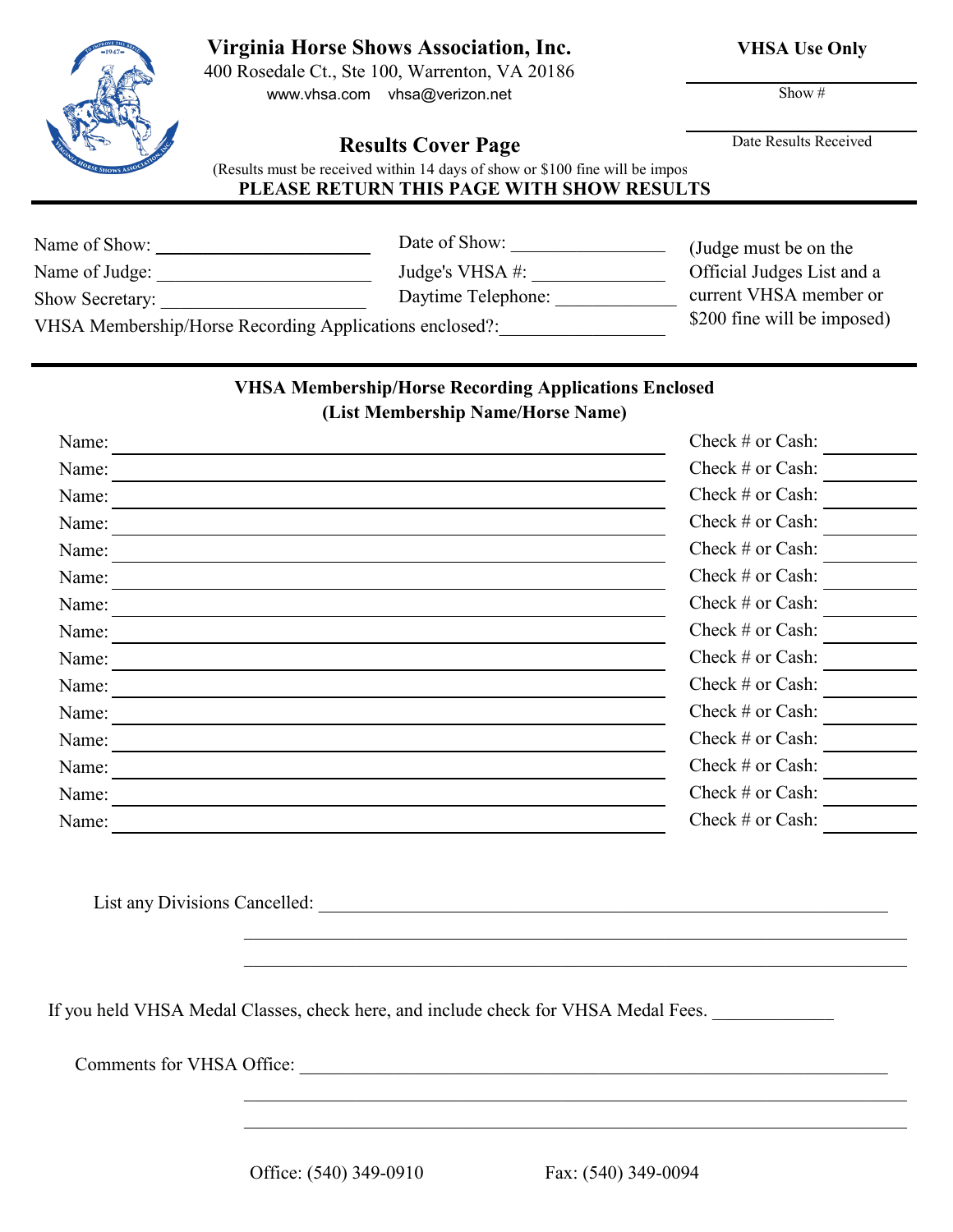

VHSA Division: **Hunter Short Stirrup**

Division cannot be combined with any other division.

# **HORSE SHOW RESULTS FORM**

| Show:    | Date:                                    |              |              |        |
|----------|------------------------------------------|--------------|--------------|--------|
| Place    | <b>HORSE OR PONY NAME</b><br><b>SIZE</b> | <b>OWNER</b> | <b>RIDER</b> | A/JR   |
| Class #: | <b>No. of Entries:</b>                   |              |              |        |
| 1st      | $S-M-L-H$                                |              |              | Junior |
| 2nd      | $S-M-L-H$                                |              |              | Junior |
| 3rd      | $S-M-L-H$                                |              |              | Junior |
| 4th      | $S-M-L-H$                                |              |              | Junior |
| 5th      | $S-M-L-H$                                |              |              | Junior |
| 6th      | $S-M-L-H$                                |              |              | Junior |
| Class #: | <b>No. of Entries:</b>                   |              |              |        |
| 1st      | $S-M-L-H$                                |              |              | Junior |
| 2nd      | $S-M-L-H$                                |              |              | Junior |
| 3rd      | $S-M-L-H$                                |              |              | Junior |
| 4th      | $S-M-L-H$                                |              |              | Junior |
| 5th      | $S-M-L-H$                                |              |              | Junior |
| 6th      | $S-M-L-H$                                |              |              | Junior |
| Class #: | <b>No. of Entries:</b>                   |              |              |        |
| 1st      | $S-M-L-H$                                |              |              | Junior |
| 2nd      | $S-M-L-H$                                |              |              | Junior |
| 3rd      | $S-M-L-H$                                |              |              | Junior |
| 4th      | $S-M-L-H$                                |              |              | Junior |
| 5th      | $\mbox{S-M-L-H}$                         |              |              | Junior |
| 6th      | $S-M-L-H$                                |              |              | Junior |
|          |                                          |              |              |        |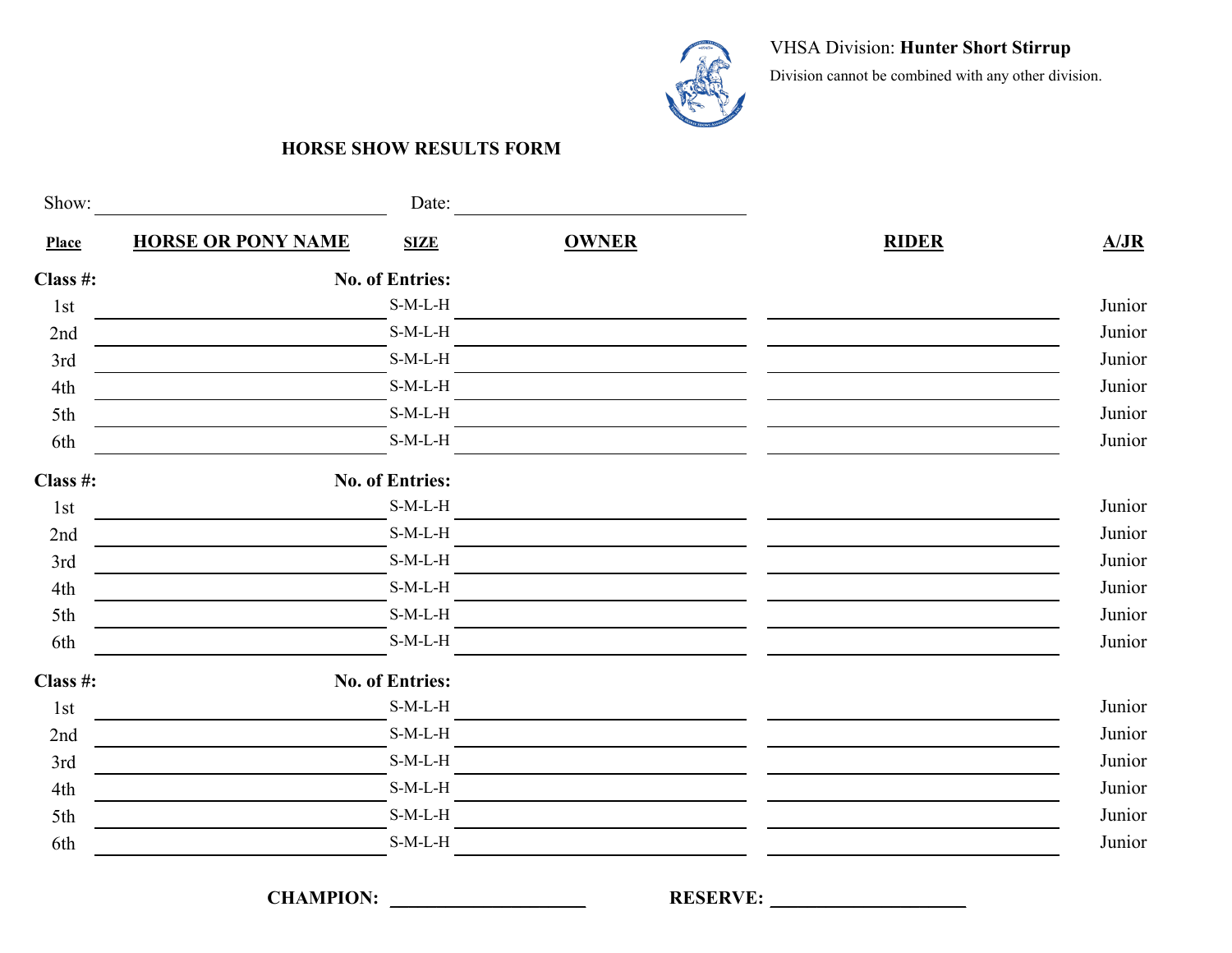

# VHSA Division: **Hunter Pleasure Pony**

Was this Division combined with another? \_\_\_\_\_\_\_\_\_\_\_\_\_

If yes, specify category: \_\_\_\_\_\_\_\_\_\_\_\_\_\_\_\_\_\_\_\_\_\_\_\_\_\_\_

# **HORSE SHOW RESULTS FORM**

| Show:        | Date:                                    |              |              |        |
|--------------|------------------------------------------|--------------|--------------|--------|
| <b>Place</b> | <b>HORSE OR PONY NAME</b><br><b>SIZE</b> | <b>OWNER</b> | <b>RIDER</b> | A/JR   |
| Class #:     | <b>No. of Entries:</b>                   |              |              |        |
| 1st          | $\mbox{S-M-L-H}$                         |              |              | Junior |
| 2nd          | $\mbox{S-M-L-H}$                         |              |              | Junior |
| 3rd          | $\mbox{S-M-L-H}$                         |              |              | Junior |
| 4th          | $\mbox{S-M-L-H}$                         |              |              | Junior |
| 5th          | $S-M-L-H$                                |              |              | Junior |
| 6th          | $\mbox{S-M-L-H}$                         |              |              | Junior |
| Class #:     | <b>No. of Entries:</b>                   |              |              |        |
| 1st          | $S-M-L-H$                                |              |              | Junior |
| 2nd          | $\mbox{S-M-L-H}$                         |              |              | Junior |
| 3rd          | $S-M-L-H$                                |              |              | Junior |
| 4th          | $\mbox{S-M-L-H}$                         |              |              | Junior |
| 5th          | $\mbox{S-M-L-H}$                         |              |              | Junior |
| 6th          | $\mbox{S-M-L-H}$                         |              |              | Junior |
| Class #:     | <b>No. of Entries:</b>                   |              |              |        |
| 1st          | $S-M-L-H$                                |              |              | Junior |
| 2nd          | $S-M-L-H$                                |              |              | Junior |
| 3rd          | $S-M-L-H$                                |              |              | Junior |
| 4th          | $S-M-L-H$                                |              |              | Junior |
| 5th          | $\mbox{S-M-L-H}$                         |              |              | Junior |
| 6th          | $S-M-L-H$                                |              |              | Junior |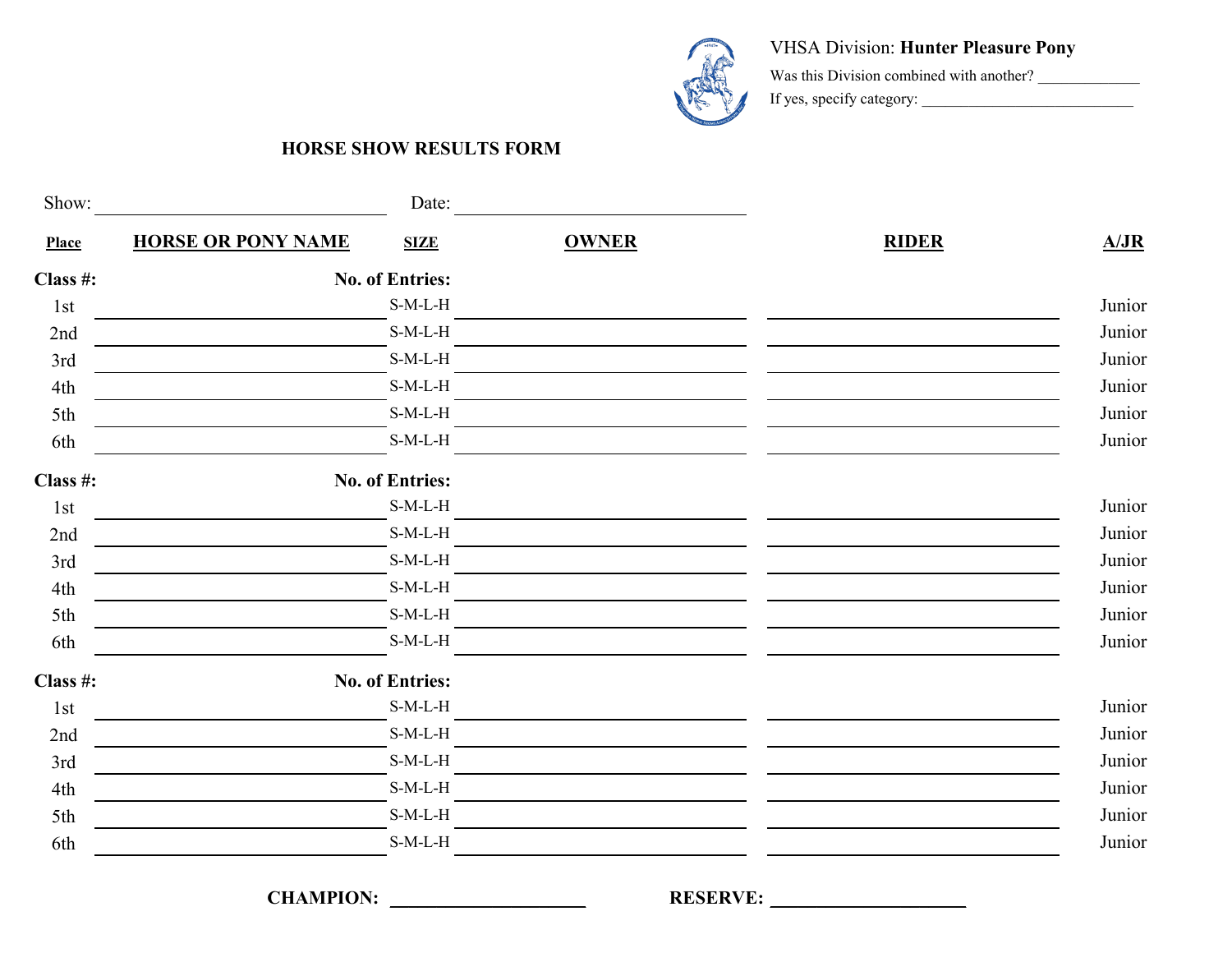

#### VHSA Division: **Junior Pleasure Horse**

Was this Division combined with another? \_\_\_\_\_\_\_\_\_\_\_\_\_

If yes, specify category: \_\_\_\_\_\_\_\_\_\_\_\_\_\_\_\_\_\_\_\_\_\_\_\_\_\_\_

# **HORSE SHOW RESULTS FORM**

|                           | Date:       |                                                                            |              |        |
|---------------------------|-------------|----------------------------------------------------------------------------|--------------|--------|
| <b>HORSE OR PONY NAME</b> | <b>SIZE</b> | <b>OWNER</b>                                                               | <b>RIDER</b> | A/JR   |
|                           |             |                                                                            |              |        |
|                           | Horse       |                                                                            |              | Junior |
|                           | Horse       |                                                                            |              | Junior |
|                           | Horse       |                                                                            |              | Junior |
|                           | Horse       |                                                                            |              | Junior |
|                           | Horse       |                                                                            |              | Junior |
|                           | Horse       |                                                                            |              | Junior |
|                           |             |                                                                            |              |        |
|                           | Horse       |                                                                            |              | Junior |
|                           | Horse       |                                                                            |              | Junior |
|                           | Horse       |                                                                            |              | Junior |
|                           | Horse       |                                                                            |              | Junior |
|                           | Horse       |                                                                            |              | Junior |
|                           | Horse       |                                                                            |              | Junior |
|                           |             |                                                                            |              |        |
|                           | Horse       |                                                                            |              | Junior |
|                           | Horse       |                                                                            |              | Junior |
|                           | Horse       |                                                                            |              | Junior |
|                           | Horse       |                                                                            |              | Junior |
|                           | Horse       |                                                                            |              | Junior |
|                           | Horse       |                                                                            |              | Junior |
|                           |             | <b>No. of Entries:</b><br><b>No. of Entries:</b><br><b>No. of Entries:</b> |              |        |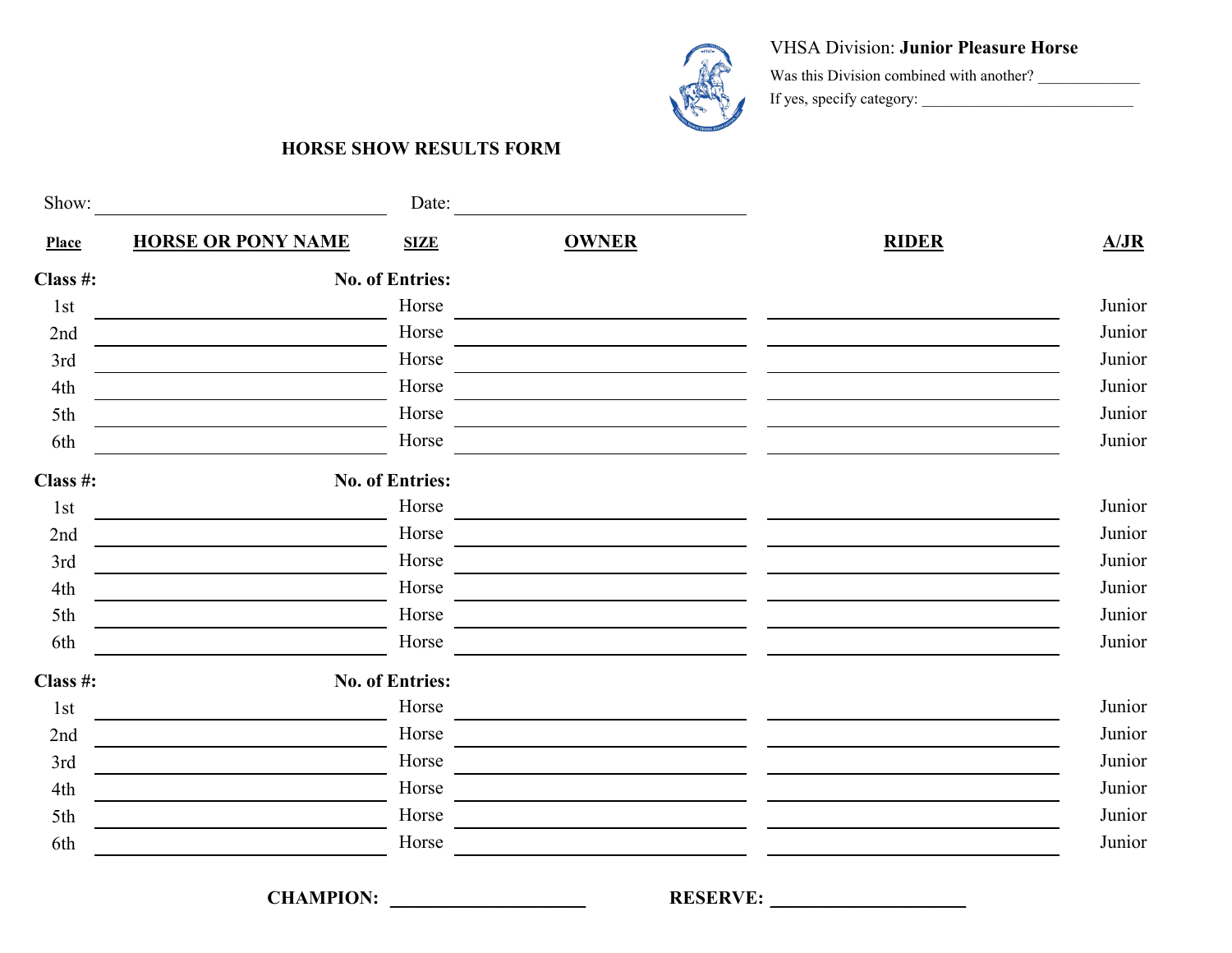

VHSA Division: **Adult Pleasure Horse**

Was this Division combined with another?

If yes, specify category: \_\_\_\_\_\_\_\_\_\_\_\_\_\_\_\_\_\_\_\_\_\_\_\_\_\_\_

# **HORSE SHOW RESULTS FORM**

| Show:       |                           | Date:                  |              |              |       |
|-------------|---------------------------|------------------------|--------------|--------------|-------|
| Place       | <b>HORSE OR PONY NAME</b> | <b>SIZE</b>            | <b>OWNER</b> | <b>RIDER</b> | A/JR  |
| Class #:    |                           | <b>No. of Entries:</b> |              |              |       |
| 1st         |                           | Horse                  |              |              | Adult |
| 2nd         |                           | Horse                  |              |              | Adult |
| 3rd         |                           | Horse                  |              |              | Adult |
| 4th         |                           | Horse                  |              |              | Adult |
| 5th         |                           | Horse                  |              |              | Adult |
| 6th         |                           | Horse                  |              |              | Adult |
| Class $#$ : |                           | <b>No. of Entries:</b> |              |              |       |
| 1st         |                           | Horse                  |              |              | Adult |
| 2nd         |                           | Horse                  |              |              | Adult |
| 3rd         |                           | Horse                  |              |              | Adult |
| 4th         |                           | Horse                  |              |              | Adult |
| 5th         |                           | Horse                  |              |              | Adult |
| 6th         |                           | Horse                  |              |              | Adult |
| Class #:    |                           | <b>No. of Entries:</b> |              |              |       |
| 1st         |                           | Horse                  |              |              | Adult |
| 2nd         |                           | Horse                  |              |              | Adult |
| 3rd         |                           | Horse                  |              |              | Adult |
| 4th         |                           | Horse                  |              |              | Adult |
| 5th         |                           | Horse                  |              |              | Adult |
| 6th         |                           | Horse                  |              |              | Adult |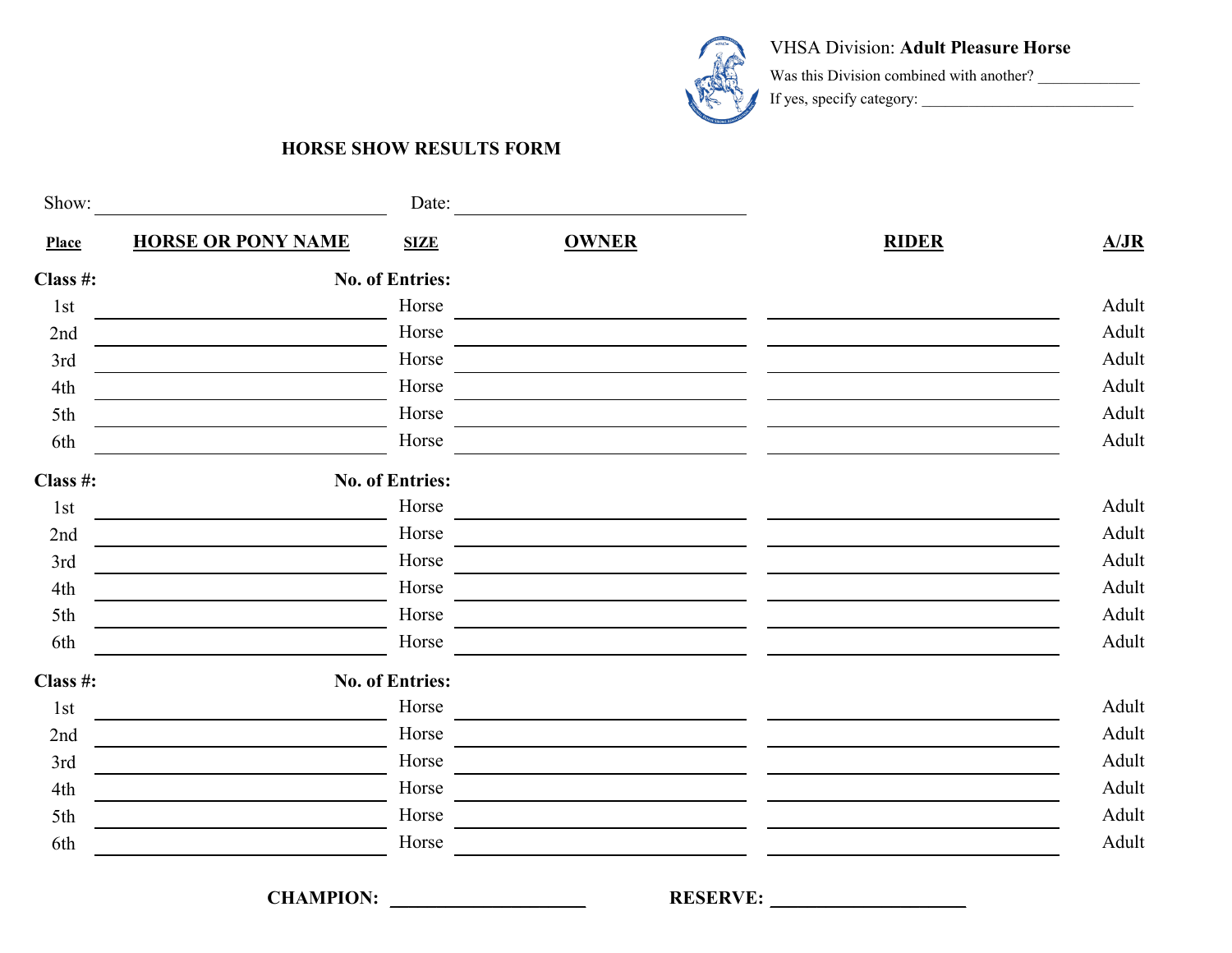

# VHSA Division: **Sm/Med Pony Hunter**

Was this Division combined with another? \_\_\_\_\_\_\_\_\_\_\_\_\_\_

If yes, specify category: \_\_\_\_\_\_\_\_\_\_\_\_\_\_\_\_\_\_\_\_\_\_\_\_\_\_\_\_

# **HORSE SHOW RESULTS FORM**

| Show:       | Date:                                    |              |              |        |
|-------------|------------------------------------------|--------------|--------------|--------|
| Place       | <b>HORSE OR PONY NAME</b><br><b>SIZE</b> | <b>OWNER</b> | <b>RIDER</b> | A/JR   |
| Class #:    | <b>No. of Entries:</b>                   |              |              |        |
| 1st         | $S-M-L-H$                                |              |              | Junior |
| 2nd         | $S-M-L-H$                                |              |              | Junior |
| 3rd         | $S-M-L-H$                                |              |              | Junior |
| 4th         | $S-M-L-H$                                |              |              | Junior |
| 5th         | $S-M-L-H$                                |              |              | Junior |
| 6th         | $S-M-L-H$                                |              |              | Junior |
| Class $#$ : | <b>No. of Entries:</b>                   |              |              |        |
| 1st         | $S-M-L-H$                                |              |              | Junior |
| 2nd         | $S-M-L-H$                                |              |              | Junior |
| 3rd         | $S-M-L-H$                                |              |              | Junior |
| 4th         | $S-M-L-H$                                |              |              | Junior |
| 5th         | $S-M-L-H$                                |              |              | Junior |
| 6th         | $S-M-L-H$                                |              |              | Junior |
| Class #:    | <b>No. of Entries:</b>                   |              |              |        |
| 1st         | $S-M-L-H$                                |              |              | Junior |
| 2nd         | $\mbox{S-M-L-H}$                         |              |              | Junior |
| 3rd         | $\mbox{S-M-L-H}$                         |              |              | Junior |
| 4th         | $\mbox{S-M-L-H}$                         |              |              | Junior |
| 5th         | $S-M-L-H$                                |              |              | Junior |
| 6th         | $S-M-L-H$                                |              |              | Junior |
|             |                                          |              |              |        |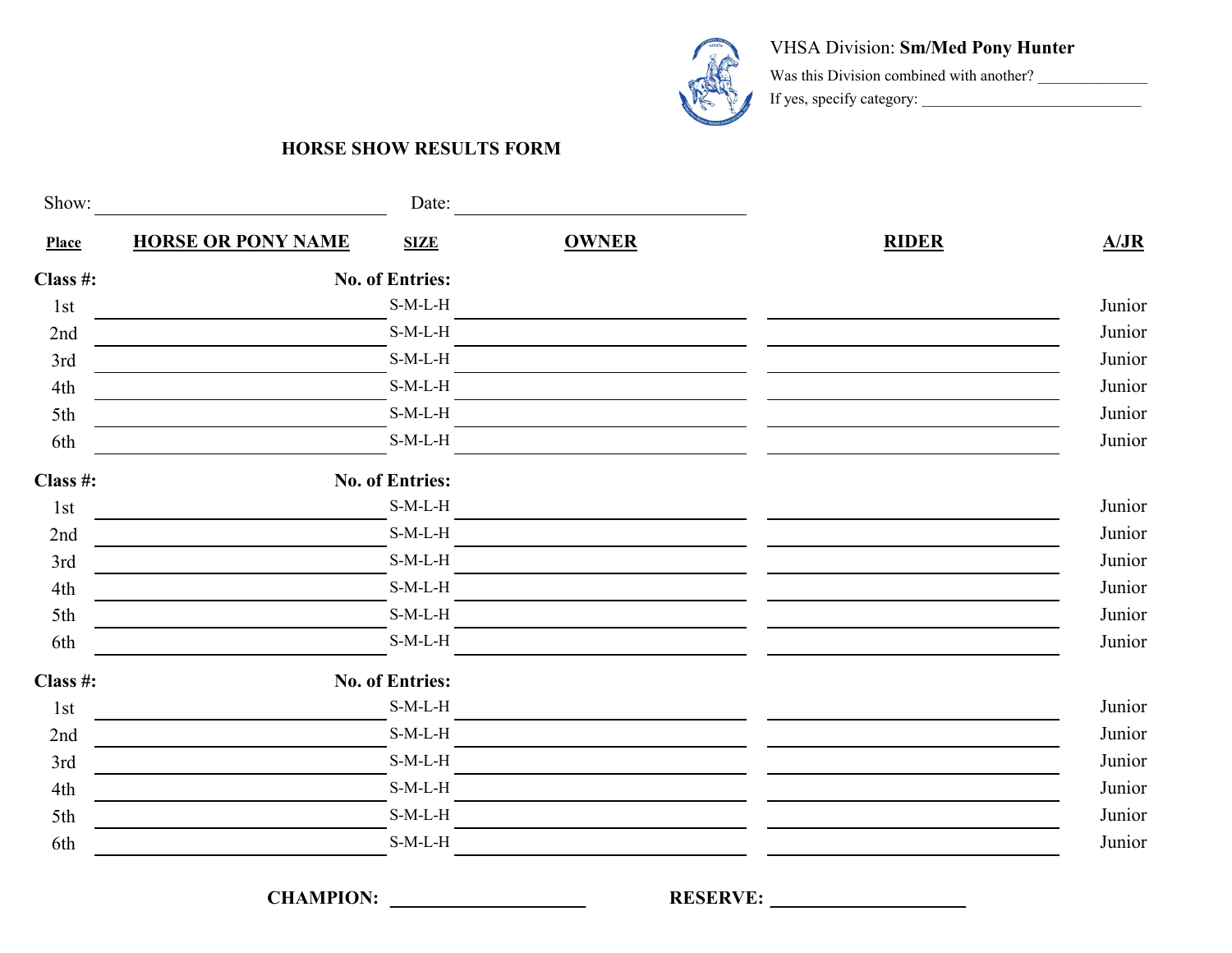

VHSA Division: **Large Pony Hunter**

Was this Division combined with another?

If yes, specify category:

# **HORSE SHOW RESULTS FORM**

| Show:    |                           | Date:                  |              |              |        |
|----------|---------------------------|------------------------|--------------|--------------|--------|
| Place    | <b>HORSE OR PONY NAME</b> | <b>SIZE</b>            | <b>OWNER</b> | <b>RIDER</b> | A/JR   |
| Class #: |                           | <b>No. of Entries:</b> |              |              |        |
| 1st      |                           | Large                  |              |              | Junior |
| 2nd      |                           | Large                  |              |              | Junior |
| 3rd      |                           | Large                  |              |              | Junior |
| 4th      |                           | Large                  |              |              | Junior |
| 5th      |                           | Large                  |              |              | Junior |
| 6th      |                           | Large                  |              |              | Junior |
| Class #: |                           | <b>No. of Entries:</b> |              |              |        |
| 1st      |                           | Large                  |              |              | Junior |
| 2nd      |                           | Large                  |              |              | Junior |
| 3rd      |                           | Large                  |              |              | Junior |
| 4th      |                           | Large                  |              |              | Junior |
| 5th      |                           | Large                  |              |              | Junior |
| 6th      |                           | Large                  |              |              | Junior |
| Class #: |                           | <b>No. of Entries:</b> |              |              |        |
| 1st      |                           | Large                  |              |              | Junior |
| 2nd      |                           | Large                  |              |              | Junior |
| 3rd      |                           | Large                  |              |              | Junior |
| 4th      |                           | Large                  |              |              | Junior |
| 5th      |                           | Large                  |              |              | Junior |
| 6th      |                           | Large                  |              |              | Junior |
|          |                           |                        |              |              |        |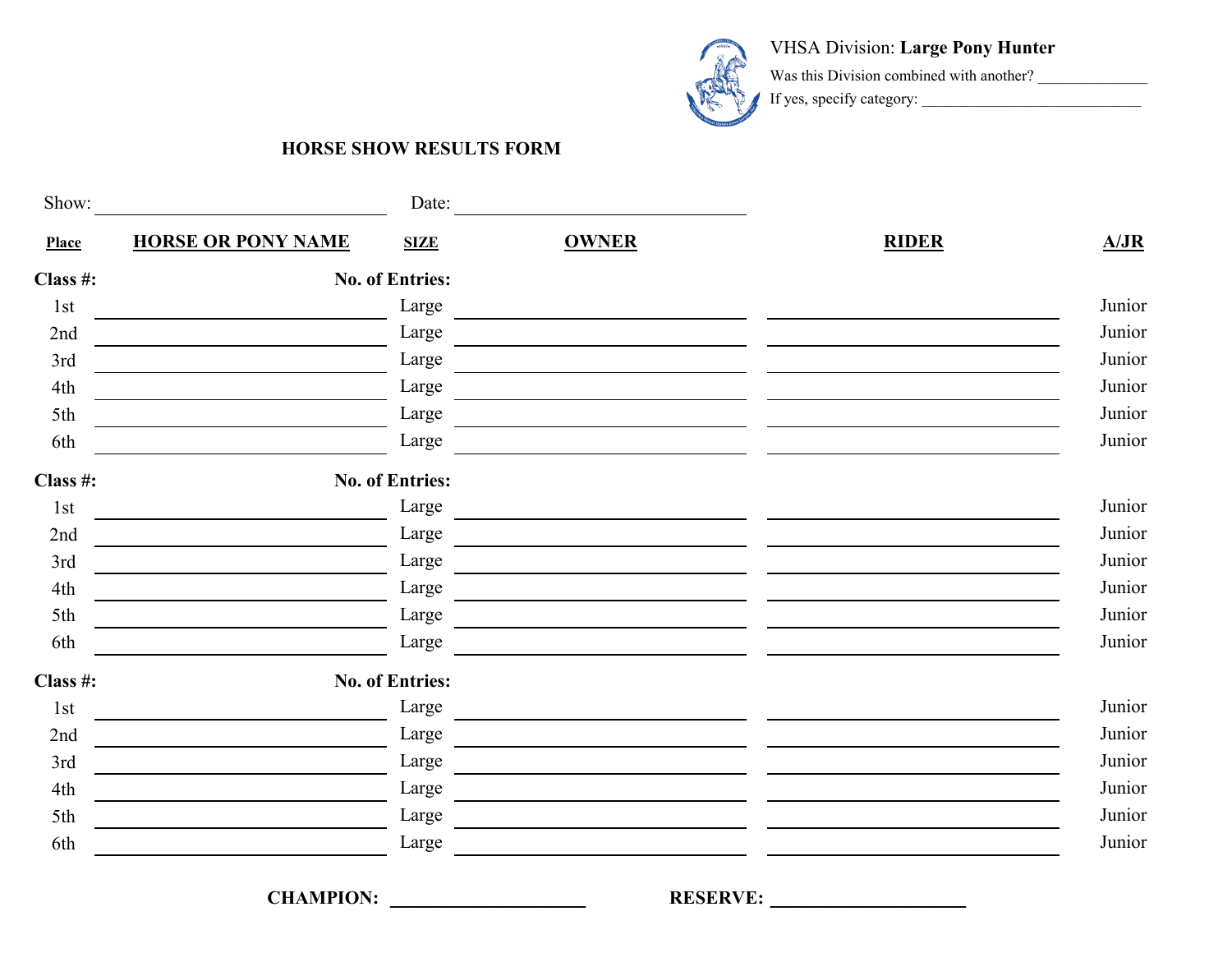

VHSA Division: **Green Pony Hunter**

Was this Division combined with another?

If yes, specify category:

# **HORSE SHOW RESULTS FORM**

| Show:    | Date:                                    |              |              |        |
|----------|------------------------------------------|--------------|--------------|--------|
| Place    | <b>HORSE OR PONY NAME</b><br><b>SIZE</b> | <b>OWNER</b> | <b>RIDER</b> | A/JR   |
| Class #: | <b>No. of Entries:</b>                   |              |              |        |
| 1st      | $\mbox{S-M-L-H}$                         |              |              | Junior |
| 2nd      | $\mbox{S-M-L-H}$                         |              |              | Junior |
| 3rd      | $\mbox{S-M-L-H}$                         |              |              | Junior |
| 4th      | $\mbox{S-M-L-H}$                         |              |              | Junior |
| 5th      | $S-M-L-H$                                |              |              | Junior |
| 6th      | $\mbox{S-M-L-H}$                         |              |              | Junior |
| Class #: | <b>No. of Entries:</b>                   |              |              |        |
| 1st      | $S-M-L-H$                                |              |              | Junior |
| 2nd      | $S-M-L-H$                                |              |              | Junior |
| 3rd      | $\mbox{S-M-L-H}$                         |              |              | Junior |
| 4th      | $\mbox{S-M-L-H}$                         |              |              | Junior |
| 5th      | $\mbox{S-M-L-H}$                         |              |              | Junior |
| 6th      | $S-M-L-H$                                |              |              | Junior |
| Class #: | <b>No. of Entries:</b>                   |              |              |        |
| 1st      | $S-M-L-H$                                |              |              | Junior |
| 2nd      | $S-M-L-H$                                |              |              | Junior |
| 3rd      | $S-M-L-H$                                |              |              | Junior |
| 4th      | $S-M-L-H$                                |              |              | Junior |
| 5th      | $\mbox{S-M-L-H}$                         |              |              | Junior |
| 6th      | $S-M-L-H$                                |              |              | Junior |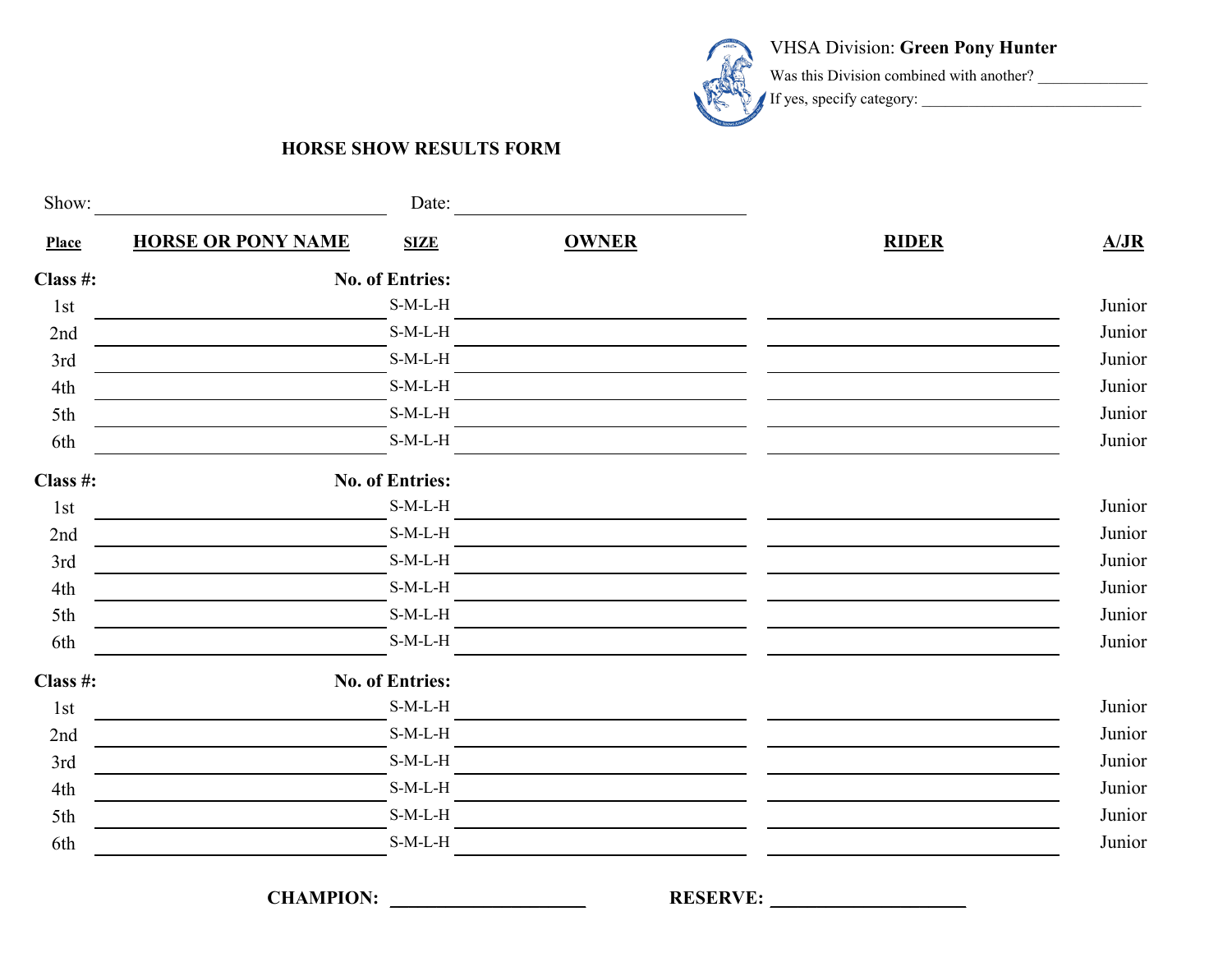

VHSA Class: **Equitation** Were any Eq classes combined? \_\_\_\_\_\_\_\_\_\_\_\_\_\_\_

| Show:       |                                                                                                                  | Date:<br><u> 1989 - John Stein, mars and de Brazilian (b. 1989)</u>                                              |                           |
|-------------|------------------------------------------------------------------------------------------------------------------|------------------------------------------------------------------------------------------------------------------|---------------------------|
| Place       | <b>RIDER</b>                                                                                                     |                                                                                                                  | <b>HORSE OR PONY NAME</b> |
| Class $#$ : | <b>No. of Entries:</b>                                                                                           | Pony Equitation (Juniors on Ponies only)                                                                         |                           |
| 1st         |                                                                                                                  |                                                                                                                  |                           |
| 2nd         |                                                                                                                  | and the control of the control of the control of the control of the control of the control of the control of the |                           |
| 3rd         | <u> 1989 - Johann Barnett, fransk politiker (d. 1989)</u>                                                        |                                                                                                                  |                           |
| 4th         |                                                                                                                  | and the control of the control of the control of the control of the control of the control of the control of the |                           |
| 5th         |                                                                                                                  |                                                                                                                  |                           |
| 6th         |                                                                                                                  |                                                                                                                  |                           |
| Class $#$ : | <b>No. of Entries:</b>                                                                                           | Junior Equitation (Juniors on Horses only)                                                                       |                           |
| 1st         |                                                                                                                  |                                                                                                                  |                           |
| 2nd         |                                                                                                                  |                                                                                                                  |                           |
| 3rd         |                                                                                                                  |                                                                                                                  |                           |
| 4th         | ,我们也不会有什么。""我们的人,我们也不会有什么?""我们的人,我们也不会有什么?""我们的人,我们也不会有什么?""我们的人,我们也不会有什么?""我们的人                                 |                                                                                                                  |                           |
| 5th         | <u> 1989 - Johann Stein, mars an deus Amerikaansk kommunister (* 1958)</u>                                       |                                                                                                                  |                           |
| 6th         |                                                                                                                  |                                                                                                                  |                           |
| Class #:    | <b>No. of Entries:</b>                                                                                           | <b>Adult Amateur Equitation (Adults on Horses only)</b>                                                          |                           |
| 1st         |                                                                                                                  |                                                                                                                  |                           |
| 2nd         | and the control of the control of the control of the control of the control of the control of the control of the |                                                                                                                  |                           |
| 3rd         | and the control of the control of the control of the control of the control of the control of the control of the |                                                                                                                  |                           |
| 4th         |                                                                                                                  |                                                                                                                  |                           |
| 5th         |                                                                                                                  |                                                                                                                  |                           |
| 6th         |                                                                                                                  |                                                                                                                  |                           |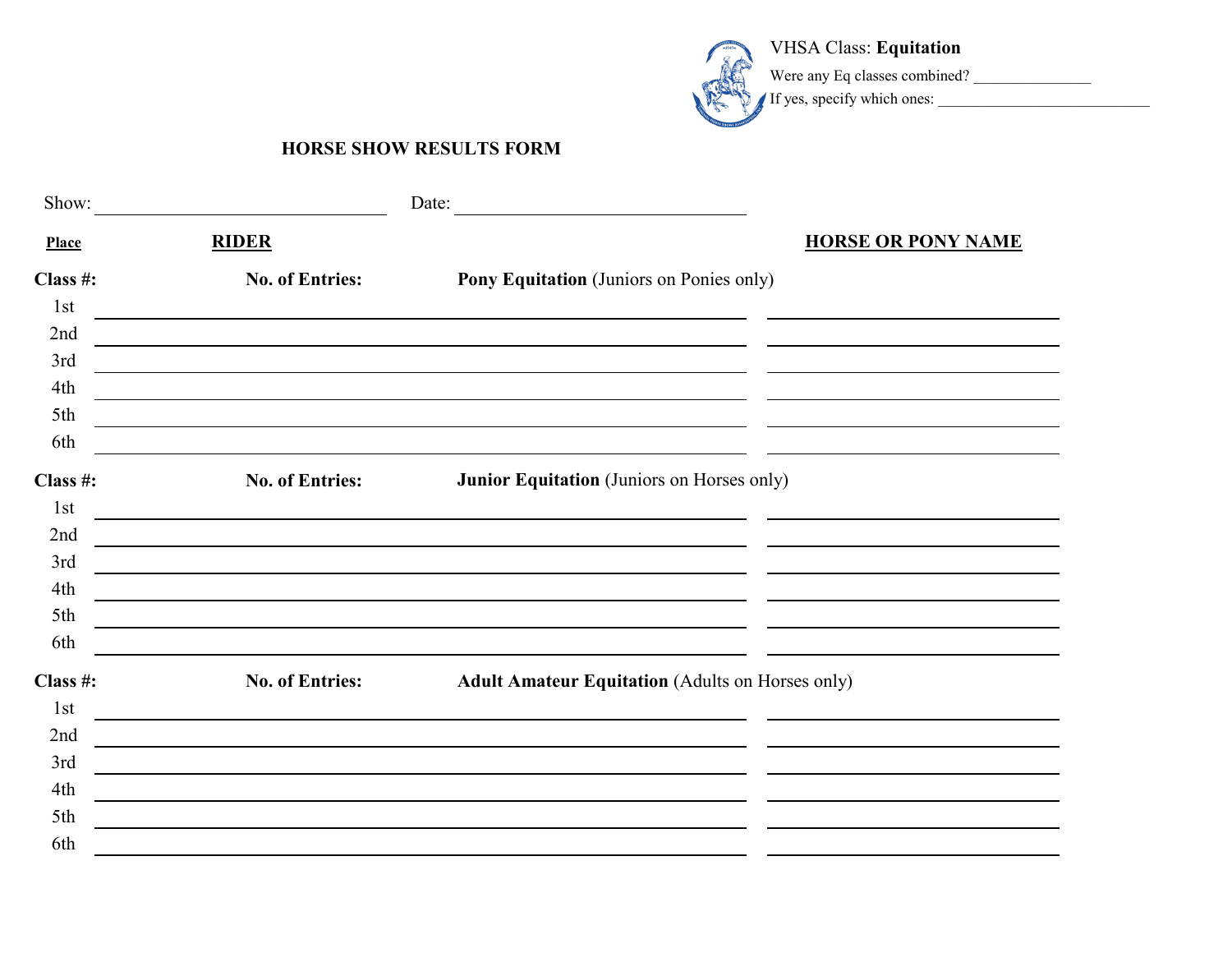

# VHSA Class: **Equitation on the Flat**

Were any of the Equitation on the Flat Classes combined? \*\*\*(If yes, list the Rider's name in the Appropriate Section)\*\*\* If yes, which classes?:

| Show:       | <u> 1980 - Johann Barbara, martxa alemaniar a</u>                                                                     | Date:<br><u> 1989 - Johann Stein, fransk politik (f. 1989)</u>                                                        |
|-------------|-----------------------------------------------------------------------------------------------------------------------|-----------------------------------------------------------------------------------------------------------------------|
| Place       | <b>RIDER</b>                                                                                                          | <b>HORSE OR PONY NAME</b>                                                                                             |
| Class $#$ : | <b>No. of Entries:</b>                                                                                                | Adult Amateur Equitation on the Flat Class (Adults on Horses Only)                                                    |
| 1st         |                                                                                                                       |                                                                                                                       |
| 2nd         |                                                                                                                       | and the control of the control of the control of the control of the control of the control of the control of the      |
| 3rd         |                                                                                                                       |                                                                                                                       |
| 4th         |                                                                                                                       | <u> 1989 - Johann Barn, mars ann an t-Amhainn an t-Amhainn an t-Amhainn an t-Amhainn an t-Amhainn an t-Amhainn an</u> |
| 5th         |                                                                                                                       | ,我们也不会有什么。""我们的人,我们也不会有什么?""我们的人,我们也不会有什么?""我们的人,我们也不会有什么?""我们的人,我们也不会有什么?""我们的人                                      |
| 6th         |                                                                                                                       |                                                                                                                       |
| Class #:    | <b>No. of Entries:</b>                                                                                                | Junior Equitation on the Flat (15-17) (Juniors on Horses or Ponies)                                                   |
| 1st         | <u> 1989 - Johann Harry Barn, mars ar breist fan de Amerikaanske kommunent fan de Amerikaanske kommunent fan de A</u> |                                                                                                                       |
| 2nd         |                                                                                                                       | <u> 1989 - Johann Stoff, deutscher Stoff, der Stoff, der Stoff, der Stoff, der Stoff, der Stoff, der Stoff, der S</u> |
| 3rd         |                                                                                                                       |                                                                                                                       |
| 4th         |                                                                                                                       |                                                                                                                       |
| 5th         |                                                                                                                       |                                                                                                                       |
| 6th         |                                                                                                                       |                                                                                                                       |
| Class #:    | <b>No. of Entries:</b>                                                                                                | Junior Equitation on the Flat (14 & Under) (Juniors on Horses or Ponies)                                              |
| 1st         |                                                                                                                       |                                                                                                                       |
| 2nd         |                                                                                                                       | <u> 1989 - Johann John Stone, markin sanadi a shekara ta 1989 - An tsara tsara tsara tsara tsara tsara tsara tsa</u>  |
| 3rd         |                                                                                                                       | <u> 1980 - Johann Stoff, amerikansk politik (* 1900)</u>                                                              |
| 4th         |                                                                                                                       | ,我们也不会有什么。""我们的人,我们也不会有什么?""我们的人,我们也不会有什么?""我们的人,我们也不会有什么?""我们的人,我们也不会有什么?""我们的人                                      |
| 5th         |                                                                                                                       |                                                                                                                       |
| 6th         |                                                                                                                       |                                                                                                                       |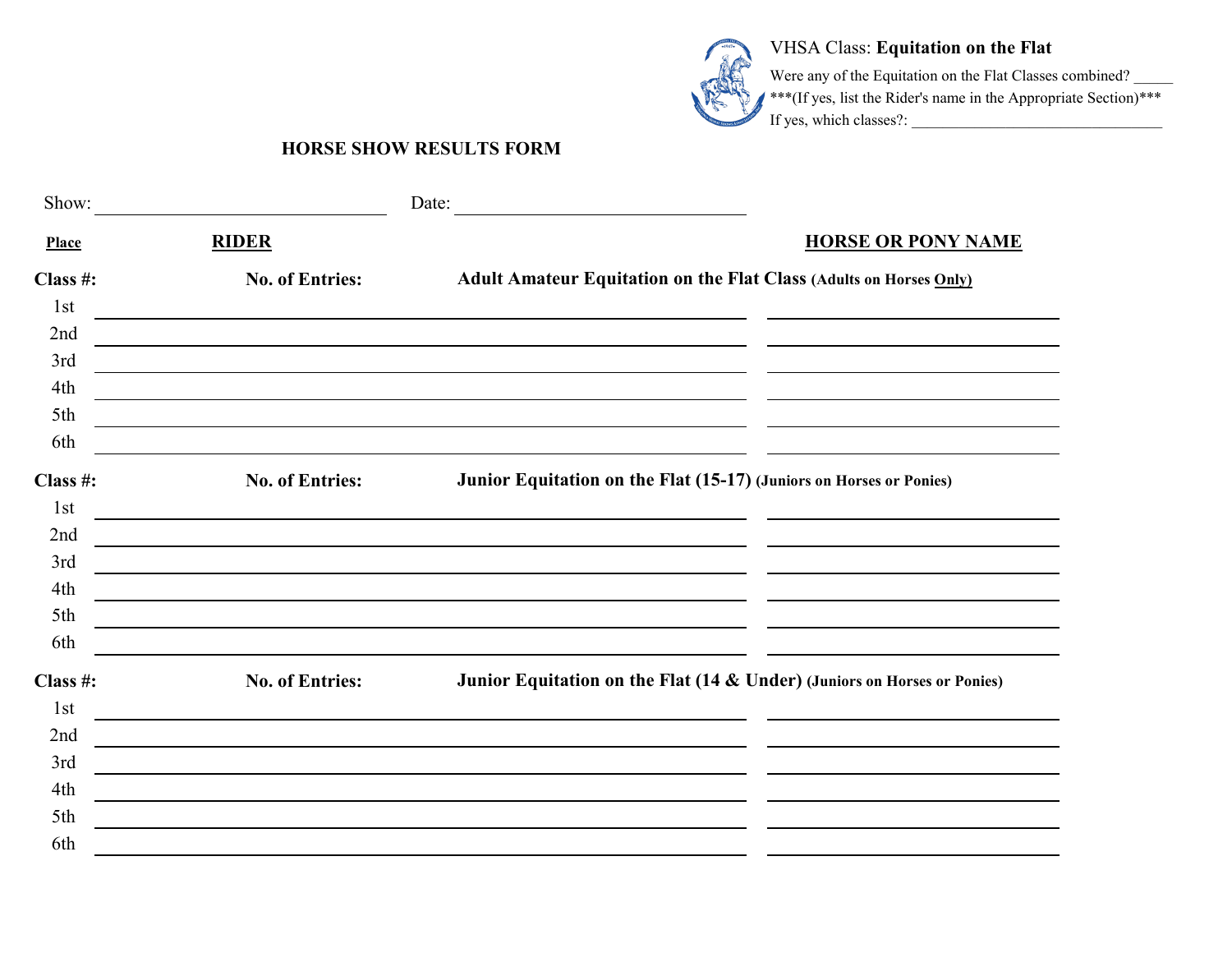

# VHSA Division: **Green Horse Hunter**

Was this Division combined with another? \_\_\_\_\_\_\_\_\_\_\_\_\_

If yes, specify category:

# **HORSE SHOW RESULTS FORM**

| Show:       |                           | Date:                  |              |              |                   |
|-------------|---------------------------|------------------------|--------------|--------------|-------------------|
| Place       | <b>HORSE OR PONY NAME</b> | <b>SIZE</b>            | <b>OWNER</b> | <b>RIDER</b> | A/JR              |
| Class #:    |                           | <b>No. of Entries:</b> |              |              |                   |
| 1st         |                           | Horse                  |              |              | $\mathbf{A}$ - JR |
| 2nd         |                           | Horse                  |              |              | $\mathbf{A}$ - JR |
| 3rd         |                           | Horse                  |              |              | $A$ - JR          |
| 4th         |                           | Horse                  |              |              | $A$ - JR          |
| 5th         |                           | Horse                  |              |              | $A$ - JR          |
| 6th         |                           | Horse                  |              |              | $\mathbf{A}$ - JR |
| Class $#$ : |                           | <b>No. of Entries:</b> |              |              |                   |
| 1st         |                           | Horse                  |              |              | $\mathbf{A}$ - JR |
| 2nd         |                           | Horse                  |              |              | $A$ - JR          |
| 3rd         |                           | Horse                  |              |              | $\mathbf{A}$ - JR |
| 4th         |                           | Horse                  |              |              | $A$ - JR          |
| 5th         |                           | Horse                  |              |              | $\mathbf{A}$ - JR |
| 6th         |                           | Horse                  |              |              | $\mathbf{A}$ - JR |
| Class #:    |                           | <b>No. of Entries:</b> |              |              |                   |
| 1st         |                           | Horse                  |              |              | $\mathbf{A}$ - JR |
| 2nd         |                           | Horse                  |              |              | $A$ - JR          |
| 3rd         |                           | Horse                  |              |              | $\mathbf{A}$ - JR |
| 4th         |                           | Horse                  |              |              | $A$ - JR          |
| 5th         |                           | Horse                  |              |              | $A$ - JR          |
| 6th         |                           | Horse                  |              |              | $A$ - JR          |
|             |                           |                        |              |              |                   |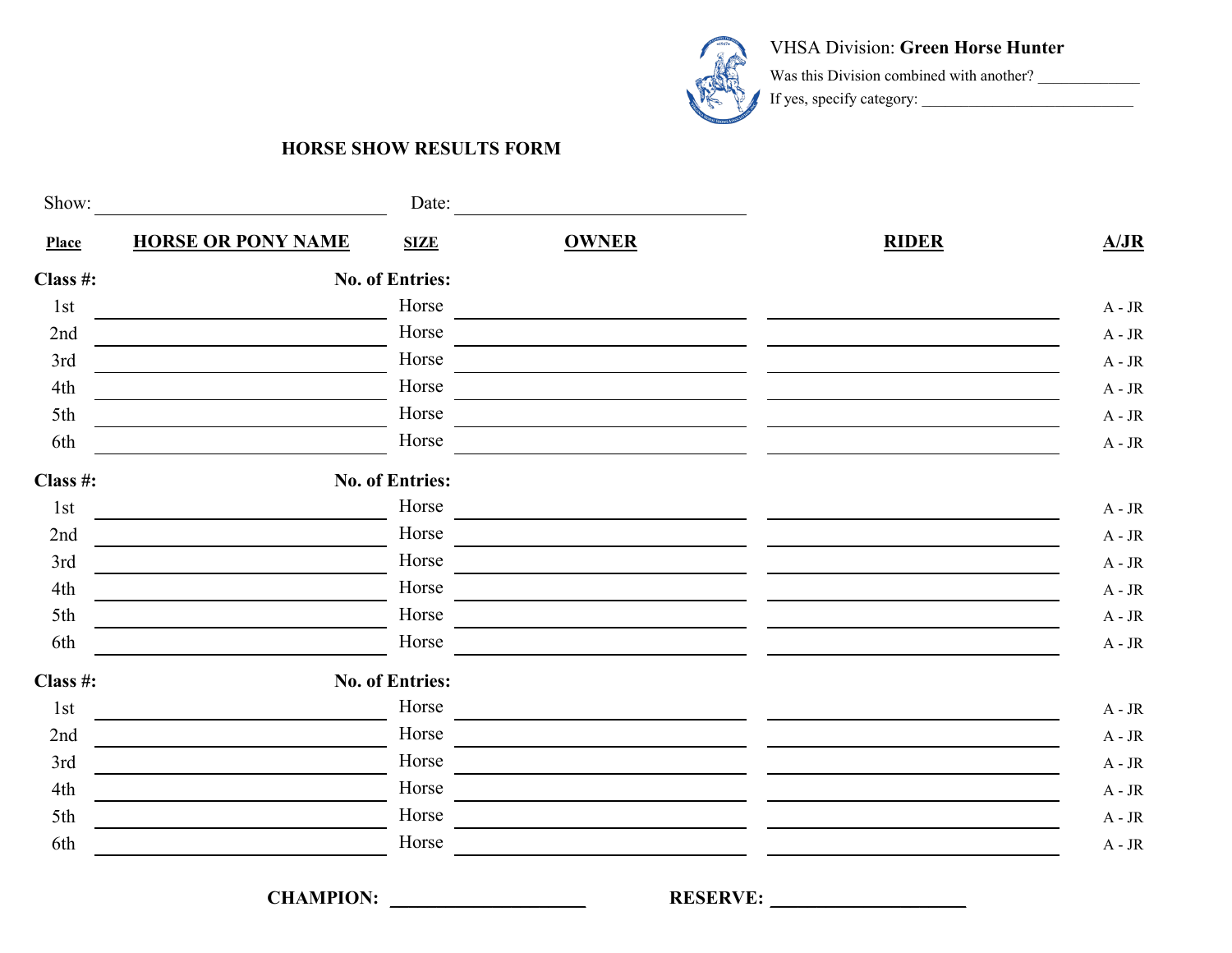

# VHSA Division: **Thoroughbred Hunter**

Was this Division combined with another? \_\_\_\_\_\_\_\_\_\_\_\_\_

If yes, specify category:

# **HORSE SHOW RESULTS FORM**

| Show:    |                                                         | Date:                     |                                                                                 |              |                   |
|----------|---------------------------------------------------------|---------------------------|---------------------------------------------------------------------------------|--------------|-------------------|
| Place    | <b>HORSE OR PONY NAME</b>                               | <b>SIZE</b>               | <b>OWNER</b>                                                                    | <b>RIDER</b> | A/JR              |
| Class #: |                                                         | <b>No. of Entries:</b>    |                                                                                 |              |                   |
| 1st      |                                                         | $\mathbf H$               |                                                                                 |              | $A$ - JR          |
| 2nd      |                                                         | $\boldsymbol{\mathrm{H}}$ |                                                                                 |              | $A$ - JR          |
| 3rd      |                                                         | $\boldsymbol{\mathrm{H}}$ |                                                                                 |              | $\mathbf{A}$ - JR |
| 4th      |                                                         | $\boldsymbol{\mathrm{H}}$ |                                                                                 |              | $\mathbf{A}$ - JR |
| 5th      |                                                         | $\boldsymbol{\mathrm{H}}$ |                                                                                 |              | $A$ - JR          |
| 6th      |                                                         | $\boldsymbol{\mathrm{H}}$ |                                                                                 |              | $A$ - JR          |
| Class #: |                                                         | <b>No. of Entries:</b>    |                                                                                 |              |                   |
| 1st      |                                                         | $\boldsymbol{\mathrm{H}}$ |                                                                                 |              | $A$ - JR          |
| 2nd      | <u> 1980 - Johann Barbara, martin d</u>                 | $\mathbf H$               |                                                                                 |              | $A$ - JR          |
| 3rd      |                                                         | $\boldsymbol{\mathrm{H}}$ |                                                                                 |              | $A$ - JR          |
| 4th      | <u> 1989 - Johann Barn, amerikansk politiker (</u>      | $\, {\rm H}$              |                                                                                 |              | $A$ - JR          |
| 5th      |                                                         | $\boldsymbol{\mathrm{H}}$ |                                                                                 |              | $A$ - JR          |
| 6th      |                                                         | $\mathbf H$               |                                                                                 |              | $\mathbf{A}$ - JR |
| Class #: |                                                         | <b>No. of Entries:</b>    |                                                                                 |              |                   |
| 1st      |                                                         | H                         | the contract of the contract of the contract of the contract of the contract of |              | $\mathbf{A}$ - JR |
| 2nd      |                                                         | $\mathbf H$               |                                                                                 |              | $\mathbf{A}$ - JR |
| 3rd      | <u> 1989 - Johann Barnett, fransk politik (d. 1989)</u> | $\mathbf H$               |                                                                                 |              | $\mathbf{A}$ - JR |
| 4th      |                                                         | $\mathbf H$               |                                                                                 |              | $A$ - JR          |
| 5th      | <u> 1989 - Johann Stein, fransk politik (d. 1989)</u>   | $\, {\rm H}$              |                                                                                 |              | $A$ - JR          |
| 6th      |                                                         | $\, {\rm H}$              |                                                                                 |              | $A$ - JR          |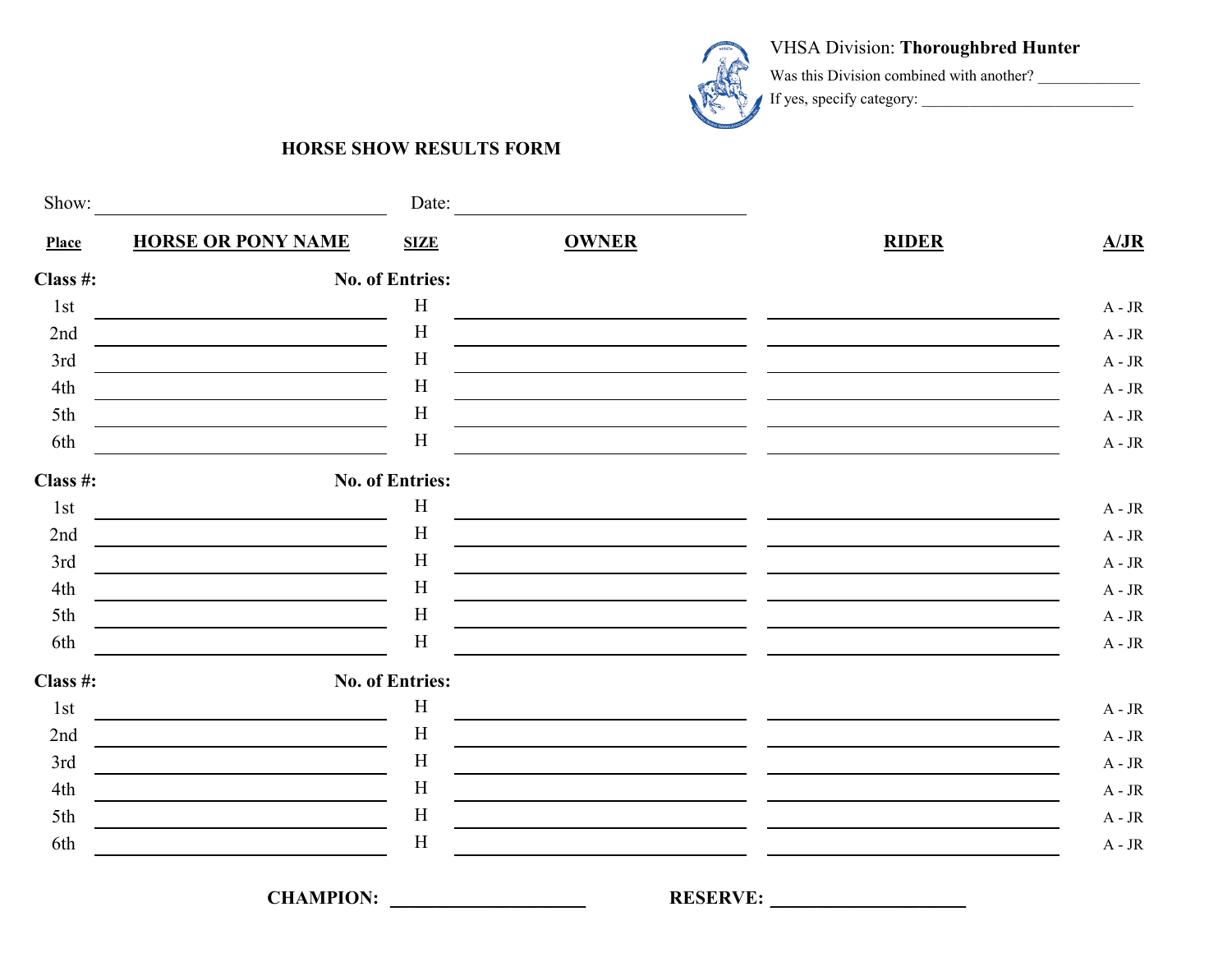

VHSA Division: **Working Hunter**

Was this Division combined with another? \_\_\_\_\_\_\_\_\_\_\_\_\_

If yes, specify category:

# **HORSE SHOW RESULTS FORM**

| <b>HORSE OR PONY NAME</b><br><b>OWNER</b><br><b>RIDER</b><br><b>Place</b><br><b>SIZE</b><br><b>No. of Entries:</b><br>Class #:<br>$S-M-L-H$<br>1st<br>$S-M-L-H$<br>2nd<br>$S-M-L-H$<br>3rd<br>$S-M-L-H$<br>4th<br>$S-M-L-H$<br>5th<br>$\mbox{S-M-L-H}$<br>6th<br>Class #:<br><b>No. of Entries:</b><br>$S-M-L-H$<br>1st<br>$\mbox{S-M-L-H}$<br>2nd<br>$S-M-L-H$<br>3rd<br>$\mbox{S-M-L-H}$<br>4th<br>$S-M-L-H$<br>5th<br>$\mbox{S-M-L-H}$<br>6th<br>Class #:<br><b>No. of Entries:</b><br>$S-M-L-H$<br>1st<br>$\mbox{S-M-L-H}$<br>2nd<br>$S-M-L-H$<br>3rd<br>$\mbox{S-M-L-H}$<br>4th<br>$\mbox{S-M-L-H}$<br>5th<br>$S-M-L-H$<br>6th | Show: | Date: |  |                   |
|-------------------------------------------------------------------------------------------------------------------------------------------------------------------------------------------------------------------------------------------------------------------------------------------------------------------------------------------------------------------------------------------------------------------------------------------------------------------------------------------------------------------------------------------------------------------------------------------------------------------------------------|-------|-------|--|-------------------|
|                                                                                                                                                                                                                                                                                                                                                                                                                                                                                                                                                                                                                                     |       |       |  | A/JR              |
|                                                                                                                                                                                                                                                                                                                                                                                                                                                                                                                                                                                                                                     |       |       |  |                   |
|                                                                                                                                                                                                                                                                                                                                                                                                                                                                                                                                                                                                                                     |       |       |  | $\mathbf{A}$ - JR |
|                                                                                                                                                                                                                                                                                                                                                                                                                                                                                                                                                                                                                                     |       |       |  | $\mathbf{A}$ - JR |
|                                                                                                                                                                                                                                                                                                                                                                                                                                                                                                                                                                                                                                     |       |       |  | $\mathbf{A}$ - JR |
|                                                                                                                                                                                                                                                                                                                                                                                                                                                                                                                                                                                                                                     |       |       |  | $A$ - JR          |
|                                                                                                                                                                                                                                                                                                                                                                                                                                                                                                                                                                                                                                     |       |       |  | $A$ - JR          |
|                                                                                                                                                                                                                                                                                                                                                                                                                                                                                                                                                                                                                                     |       |       |  | $\mathbf{A}$ - JR |
|                                                                                                                                                                                                                                                                                                                                                                                                                                                                                                                                                                                                                                     |       |       |  |                   |
|                                                                                                                                                                                                                                                                                                                                                                                                                                                                                                                                                                                                                                     |       |       |  | $\mathbf{A}$ - JR |
|                                                                                                                                                                                                                                                                                                                                                                                                                                                                                                                                                                                                                                     |       |       |  | $\mathbf{A}$ - JR |
|                                                                                                                                                                                                                                                                                                                                                                                                                                                                                                                                                                                                                                     |       |       |  | $\mathbf{A}$ - JR |
|                                                                                                                                                                                                                                                                                                                                                                                                                                                                                                                                                                                                                                     |       |       |  | $\mathbf{A}$ - JR |
|                                                                                                                                                                                                                                                                                                                                                                                                                                                                                                                                                                                                                                     |       |       |  | $\mathbf{A}$ - JR |
|                                                                                                                                                                                                                                                                                                                                                                                                                                                                                                                                                                                                                                     |       |       |  | $\mathbf{A}$ - JR |
|                                                                                                                                                                                                                                                                                                                                                                                                                                                                                                                                                                                                                                     |       |       |  |                   |
|                                                                                                                                                                                                                                                                                                                                                                                                                                                                                                                                                                                                                                     |       |       |  | $\mathbf{A}$ - JR |
|                                                                                                                                                                                                                                                                                                                                                                                                                                                                                                                                                                                                                                     |       |       |  | $\mathbf{A}$ - JR |
|                                                                                                                                                                                                                                                                                                                                                                                                                                                                                                                                                                                                                                     |       |       |  | $\mathbf{A}$ - JR |
|                                                                                                                                                                                                                                                                                                                                                                                                                                                                                                                                                                                                                                     |       |       |  | $\mathbf{A}$ - JR |
|                                                                                                                                                                                                                                                                                                                                                                                                                                                                                                                                                                                                                                     |       |       |  | $\mathbf{A}$ - JR |
|                                                                                                                                                                                                                                                                                                                                                                                                                                                                                                                                                                                                                                     |       |       |  | $\mathbf{A}$ - JR |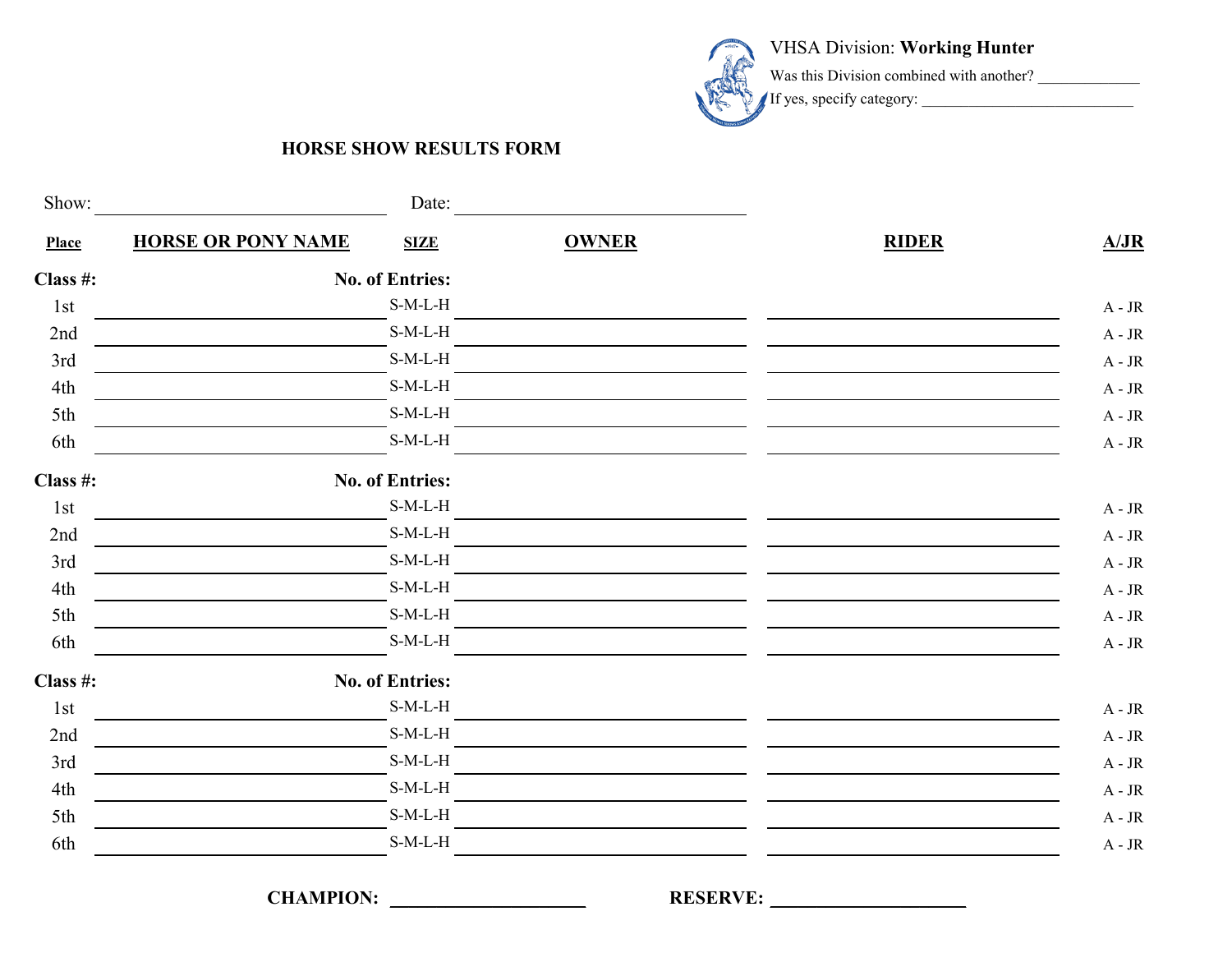

VHSA Division: **Children's Hunter**

Was this Division combined with another? \_\_\_\_\_\_\_\_\_\_\_\_\_

If yes, specify category:

# **HORSE SHOW RESULTS FORM**

| Show:       | Date:                                    |              |              |        |
|-------------|------------------------------------------|--------------|--------------|--------|
| Place       | <b>HORSE OR PONY NAME</b><br><b>SIZE</b> | <b>OWNER</b> | <b>RIDER</b> | A/JR   |
| Class #:    | <b>No. of Entries:</b>                   |              |              |        |
| 1st         | $S-M-L-H$                                |              |              | Junior |
| 2nd         | $S-M-L-H$                                |              |              | Junior |
| 3rd         | $S-M-L-H$                                |              |              | Junior |
| 4th         | $S-M-L-H$                                |              |              | Junior |
| 5th         | $S-M-L-H$                                |              |              | Junior |
| 6th         | $S-M-L-H$                                |              |              | Junior |
| Class $#$ : | <b>No. of Entries:</b>                   |              |              |        |
| 1st         | $S-M-L-H$                                |              |              | Junior |
| 2nd         | $S-M-L-H$                                |              |              | Junior |
| 3rd         | $S-M-L-H$                                |              |              | Junior |
| 4th         | $S-M-L-H$                                |              |              | Junior |
| 5th         | $S-M-L-H$                                |              |              | Junior |
| 6th         | $S-M-L-H$                                |              |              | Junior |
| Class #:    | <b>No. of Entries:</b>                   |              |              |        |
| 1st         | $S-M-L-H$                                |              |              | Junior |
| 2nd         | $\mbox{S-M-L-H}$                         |              |              | Junior |
| 3rd         | $\mbox{S-M-L-H}$                         |              |              | Junior |
| 4th         | $\mbox{S-M-L-H}$                         |              |              | Junior |
| 5th         | $S-M-L-H$                                |              |              | Junior |
| 6th         | $S-M-L-H$                                |              |              | Junior |
|             |                                          |              |              |        |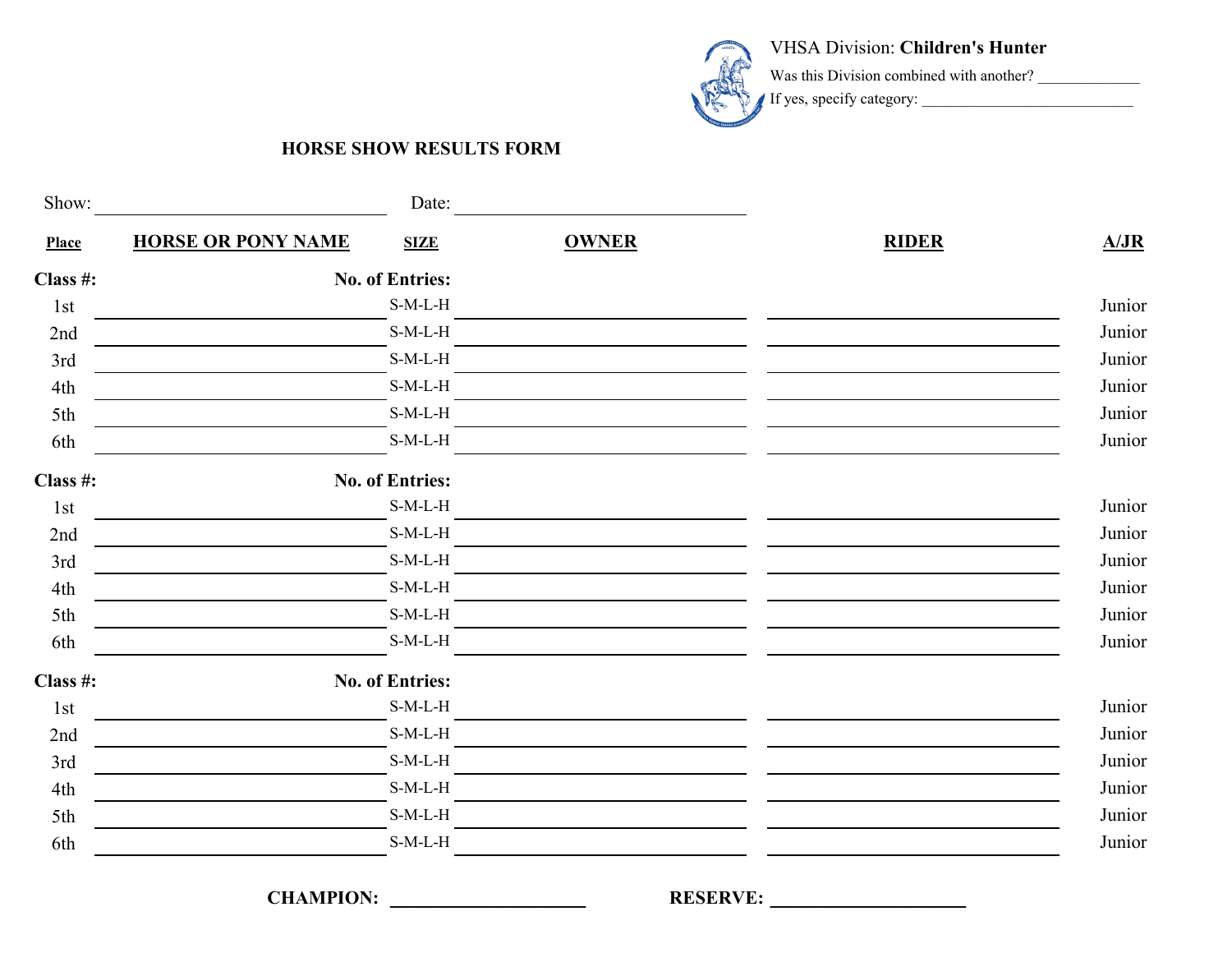

#### VHSA Division: **Adult Amateur Hunter**

Was this Division combined with another? \_\_\_\_\_\_\_\_\_\_\_\_\_

If yes, specify category:

# **HORSE SHOW RESULTS FORM**

| Show:        | Date:                                    |              |              |       |
|--------------|------------------------------------------|--------------|--------------|-------|
| <b>Place</b> | <b>HORSE OR PONY NAME</b><br><b>SIZE</b> | <b>OWNER</b> | <b>RIDER</b> | A/JR  |
| Class #:     | <b>No. of Entries:</b>                   |              |              |       |
| 1st          | $S-M-L-H$                                |              |              | Adult |
| 2nd          | $S-M-L-H$                                |              |              | Adult |
| 3rd          | $S-M-L-H$                                |              |              | Adult |
| 4th          | $S-M-L-H$                                |              |              | Adult |
| 5th          | $S-M-L-H$                                |              |              | Adult |
| 6th          | $\mbox{S-M-L-H}$                         |              |              | Adult |
| Class #:     | <b>No. of Entries:</b>                   |              |              |       |
| 1st          | $S-M-L-H$                                |              |              | Adult |
| 2nd          | $S-M-L-H$                                |              |              | Adult |
| 3rd          | $\mbox{S-M-L-H}$                         |              |              | Adult |
| 4th          | $\mbox{S-M-L-H}$                         |              |              | Adult |
| 5th          | $\mbox{S-M-L-H}$                         |              |              | Adult |
| 6th          | $S-M-L-H$                                |              |              | Adult |
| Class #:     | <b>No. of Entries:</b>                   |              |              |       |
| 1st          | $\mbox{S-M-L-H}$                         |              |              | Adult |
| 2nd          | $S-M-L-H$                                |              |              | Adult |
| 3rd          | $\mbox{S-M-L-H}$                         |              |              | Adult |
| 4th          | $S-M-L-H$                                |              |              | Adult |
| 5th          | $S-M-L-H$                                |              |              | Adult |
| 6th          | $S-M-L-H$                                |              |              | Adult |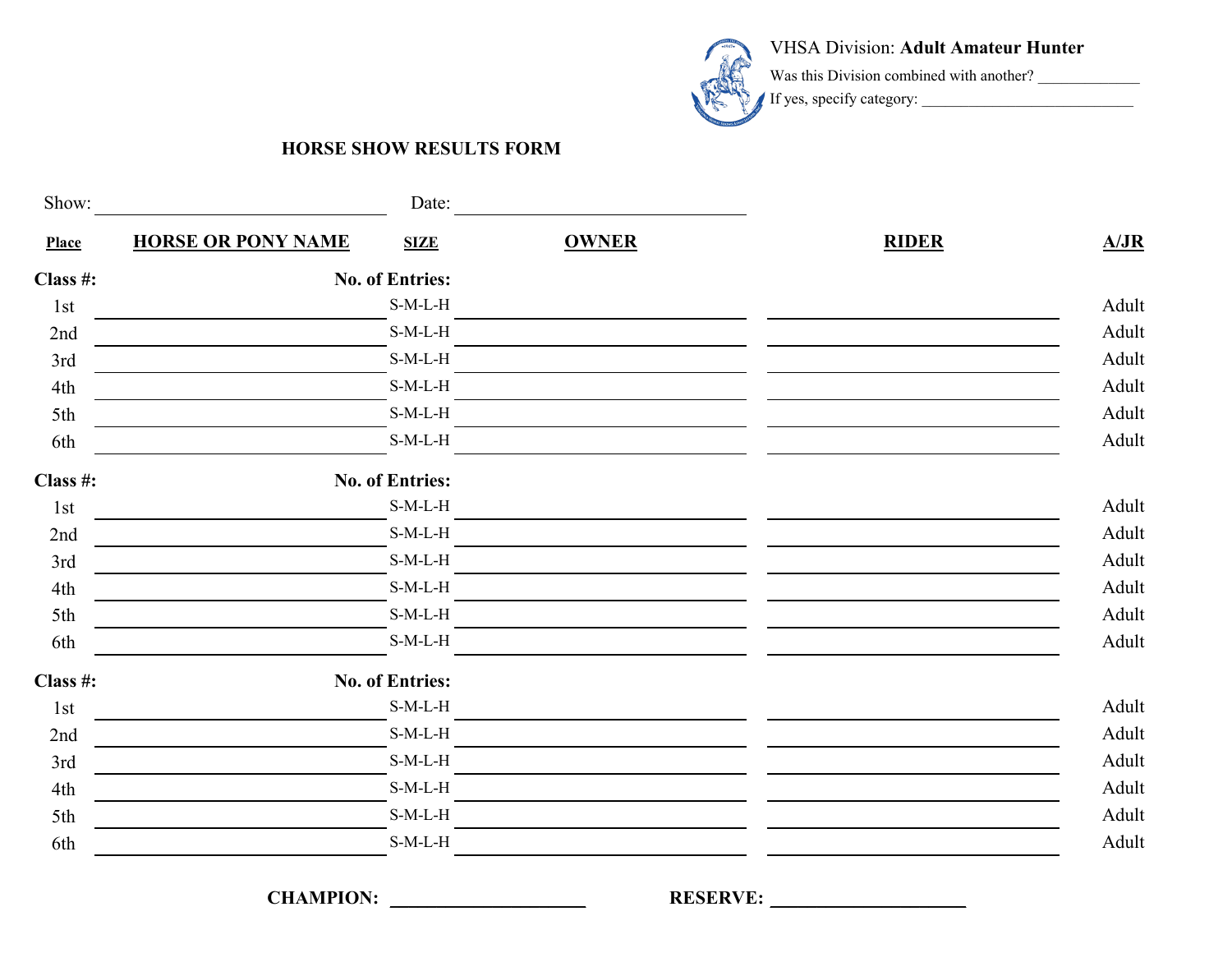

VHSA/EMO Class: **Medal Classes**

\*Participants must be currentr VHSA members.

| Show:        |                        | Date:<br><u> 1989 - Johann John Stone, mars et al. (</u>                                                                                                                                                                             |                                        |
|--------------|------------------------|--------------------------------------------------------------------------------------------------------------------------------------------------------------------------------------------------------------------------------------|----------------------------------------|
| <b>Place</b> | <b>RIDER</b>           |                                                                                                                                                                                                                                      |                                        |
| Class $#$ :  | <b>No. of Entries:</b> | <b>Adult Amateur Medal</b>                                                                                                                                                                                                           | Fee: # of entries $x $5.00/each = $$   |
| 1st          |                        |                                                                                                                                                                                                                                      |                                        |
| 2nd          |                        | and the control of the control of the control of the control of the control of the control of the control of the                                                                                                                     |                                        |
| 3rd          |                        | <u> 1989 - Johann Stoff, deutscher Stoff als der Stoff als der Stoff als der Stoff als der Stoff als der Stoff al</u>                                                                                                                |                                        |
| 4th          |                        | and the control of the control of the control of the control of the control of the control of the control of the                                                                                                                     |                                        |
| 5th          |                        |                                                                                                                                                                                                                                      |                                        |
| 6th          |                        |                                                                                                                                                                                                                                      |                                        |
| Class $#$ :  | <b>No. of Entries:</b> | <b>Children's Medal</b>                                                                                                                                                                                                              | Fee: # of entries $x $5.00/each = $$   |
| 1st          |                        |                                                                                                                                                                                                                                      |                                        |
| 2nd          |                        |                                                                                                                                                                                                                                      |                                        |
| 3rd          |                        | <u> 1980 - Andrea Andrew Maria (h. 1980).</u>                                                                                                                                                                                        |                                        |
| 4th          |                        | <u> 1989 - Johann Stoff, amerikansk politiker (d. 1989)</u>                                                                                                                                                                          |                                        |
| 5th          |                        | and the control of the control of the control of the control of the control of the control of the control of the                                                                                                                     |                                        |
| 6th          |                        | <u>and the control of the control of the control of the control of the control of the control of the control of the control of the control of the control of the control of the control of the control of the control of the con</u> |                                        |
| Class $#$ :  | <b>No. of Entries:</b> | <b>Amateur Equitation on the Flat</b>                                                                                                                                                                                                | Fee: # of entries $x$ \$5.00/each = \$ |
| 1st          |                        | <u> 1989 - Andrea Stadt Britain, amerikansk politik (* 1958)</u>                                                                                                                                                                     |                                        |
| 2nd          |                        |                                                                                                                                                                                                                                      |                                        |
| 3rd          |                        | <u> 1989 - Johann Barnett, fransk politiker (d. 1989)</u>                                                                                                                                                                            |                                        |
| 4th          |                        | <u> 1989 - Johann Stoff, amerikansk politiker (* 1908)</u>                                                                                                                                                                           |                                        |
| 5th          |                        |                                                                                                                                                                                                                                      |                                        |
| 6th          |                        |                                                                                                                                                                                                                                      |                                        |
|              |                        |                                                                                                                                                                                                                                      | <b><i>MIDA Model Press</i></b>         |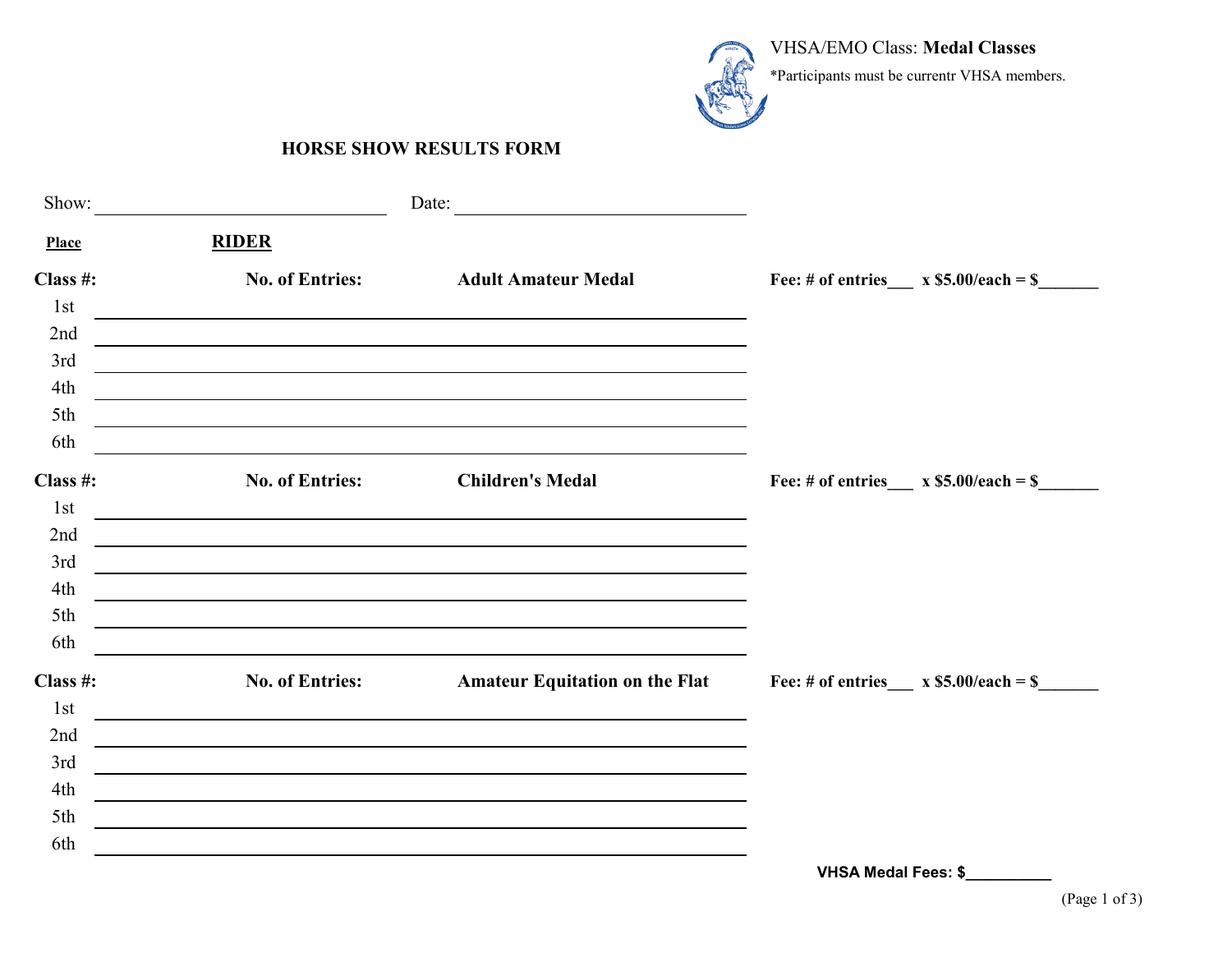

VHSA/EMO Class: **Medal Classes**

\*Participants must be current VHSA members.

| Show:       |                        | Date:                                                                                                                 |                                                                        |
|-------------|------------------------|-----------------------------------------------------------------------------------------------------------------------|------------------------------------------------------------------------|
| Place       | <b>RIDER</b>           |                                                                                                                       |                                                                        |
| Class #:    | <b>No. of Entries:</b> |                                                                                                                       | Junior Championship on the Flat Fee: # of entries $x$ \$5.00/each = \$ |
| 1st         |                        |                                                                                                                       |                                                                        |
| 2nd         |                        |                                                                                                                       |                                                                        |
| 3rd         |                        |                                                                                                                       |                                                                        |
| 4th         |                        | <u> 1980 - Jan Samuel Barbara, martin a shekara tsara 1980 - An tsara 1980 - An tsara 1980 - An tsara 1980 - An t</u> |                                                                        |
| 5th         |                        | and the control of the control of the control of the control of the control of the control of the control of the      |                                                                        |
| 6th         |                        |                                                                                                                       |                                                                        |
| Class $#$ : | <b>No. of Entries:</b> | <b>Pony Medal</b>                                                                                                     | Fee: # of entries $x $5.00/each = $$                                   |
| 1st         |                        | <u> 1989 - Andrea Santa Alemania, amerikana amerikana amerikana amerikana amerikana amerikana amerikana amerikan</u>  |                                                                        |
| 2nd         |                        | <u> 1989 - Johann Barn, mars et al. (b. 1989)</u>                                                                     |                                                                        |
| 3rd         |                        | <u> 1989 - Johann Stoff, deutscher Stoffen und der Stoffen und der Stoffen und der Stoffen und der Stoffen und de</u> |                                                                        |
| 4th         |                        | <u> 1989 - Johann Stein, marwolaethau a bhann an chomhair an chomhair an chomhair an chomhair an chomhair an chom</u> |                                                                        |
| 5th         |                        | and the control of the control of the control of the control of the control of the control of the control of the      |                                                                        |
| 6th         |                        | <u> 1989 - Johann Stoff, amerikansk politiker (d. 1989)</u>                                                           |                                                                        |
| Class #:    | <b>No. of Entries:</b> |                                                                                                                       | Pony Equitation on the Flat Fee: # of entries $x$ \$5.00/each = \$     |
| 1st         |                        |                                                                                                                       |                                                                        |
| 2nd         |                        | <u> 1989 - Jan Samuel Barbara, martin da shekara ta 1989 - An tsara tsara tsara tsara tsara tsara tsara tsara tsa</u> |                                                                        |
| 3rd         |                        |                                                                                                                       |                                                                        |
| 4th         |                        |                                                                                                                       |                                                                        |
| 5th         |                        |                                                                                                                       |                                                                        |
| 6th         |                        |                                                                                                                       |                                                                        |
|             |                        |                                                                                                                       | <b>VHSA Medal Fees: \$</b>                                             |